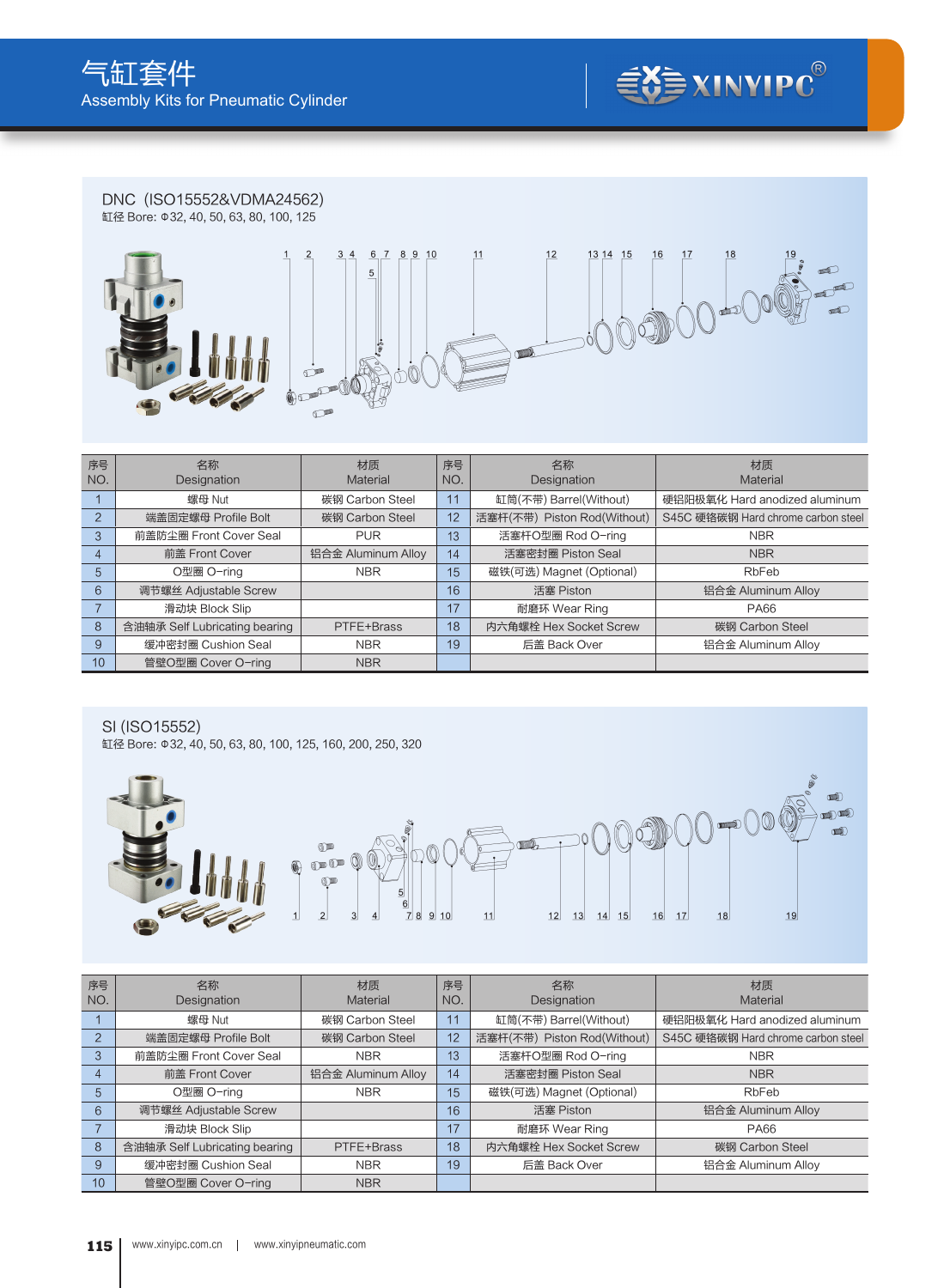## SC/SU

缸径 Bore: Φ32, 40, 50, 63, 80, 100, 125, 160, 200, 250, 320



| 序号<br>NO.      | 名称<br>Designation             | 材质<br>Material     | 序号<br>NO. | 名称<br>Designation           | 材质<br>Material                     |
|----------------|-------------------------------|--------------------|-----------|-----------------------------|------------------------------------|
|                | 螺母 Nut                        | 碳钢 Carbon Steel    | 11        | 缸筒(不带) Barrel(Without)      | 硬铝阳极氧化 Hard anodized aluminum      |
| $\overline{2}$ | 拉杆螺母 Tie-rod Nut              | 碳钢 Carbon Steel    | 12        | 拉杆(不带) Tie-rod(Without)     |                                    |
| 3              | 前盖防尘圈 Front Cover Seal        | <b>NBR</b>         | 13        | 活塞杆(不带) Piston Rod(Without) | S45C 硬铬碳钢 Hard chrome carbon steel |
| 4              | 前盖 Front Cover                | 铝合金 Aluminum Alloy | 14        | 拉杆O型圈 Rod O-ring            | <b>NBR</b>                         |
| 5              | O型圈 O-rina                    | <b>NBR</b>         | 15        | 活塞密封圈 Piston Seal           | <b>NBR</b>                         |
| 6              | 调节螺丝 Adjustable Screw         |                    | 16        | 耐磨环 Wear Ring               | <b>PA66</b>                        |
|                | 滑动块 Block Slip                |                    | 17        | 活塞 Piston                   | 铝合金 Aluminum Alloy                 |
| 8              | 含油轴承 Self Lubricating bearing | PTFE+Brass         | 18        | 内六角螺栓 Hex Socket Screw      | 碳钢 Carbon Steel                    |
| 9              | 缓冲密封圈 Cushion Seal            | <b>NBR</b>         | 19        | 后盖 Back Over                | 铝合金 Aluminum Alloy                 |
| 10             | 管壁O型圈 Cover O-ring            | <b>NBR</b>         |           |                             |                                    |



| 序号<br>NO.                | 名称<br>Designation             | 材质<br>Material     | 序号<br>NO. | 名称<br>Designation           | 材质<br>Material                     |
|--------------------------|-------------------------------|--------------------|-----------|-----------------------------|------------------------------------|
|                          | 拉杆螺母 Rod Nut                  | 碳钢 Carbon Steel    | 10        | 缸筒(不带) Barrel(Without)      | 硬铝阳极氧化 Hard anodized aluminum      |
| $\overline{\phantom{0}}$ | 端盖固定螺母 Cover Nut              | 碳钢 Carbon Steel    | 11        | 活塞杆(不带) Piston Rod(Without) | S45C 硬铬碳钢 Hard chrome carbon steel |
| 3                        | 前盖防尘圈 Front Cover Seal        | <b>NBR</b>         | 12        | 活塞密封圈 Piston Seal           | <b>NBR</b>                         |
| $\overline{4}$           | 前盖 Front Cover                | 铝合金 Aluminum Alloy | 13        | 活塞 Piston                   | 铝合金 Aluminum Alloy                 |
| 5                        | O型圈 O-ring                    | <b>NBR</b>         | 14        | 耐磨环 Wear Ring               | <b>PA66</b>                        |
| 6                        | 调节螺丝 Adjustable Screw         |                    | 15        | 磁铁(可选) Magnet (Optional)    | RbFeb                              |
|                          | 含油轴承 Self Lubricating bearing | PTFE+Brass         | 16        | 内六角螺栓 Hex Socket Screw      | 碳钢 Carbon Steel                    |
| 8                        | 缓冲密封圈 Cushion Seal            | <b>NBR</b>         | 17        | 后盖 Back Over                | 铝合金 Aluminum Alloy                 |
| 9                        | 管壁O型圈 Cover O-ring            | <b>NBR</b>         |           |                             |                                    |